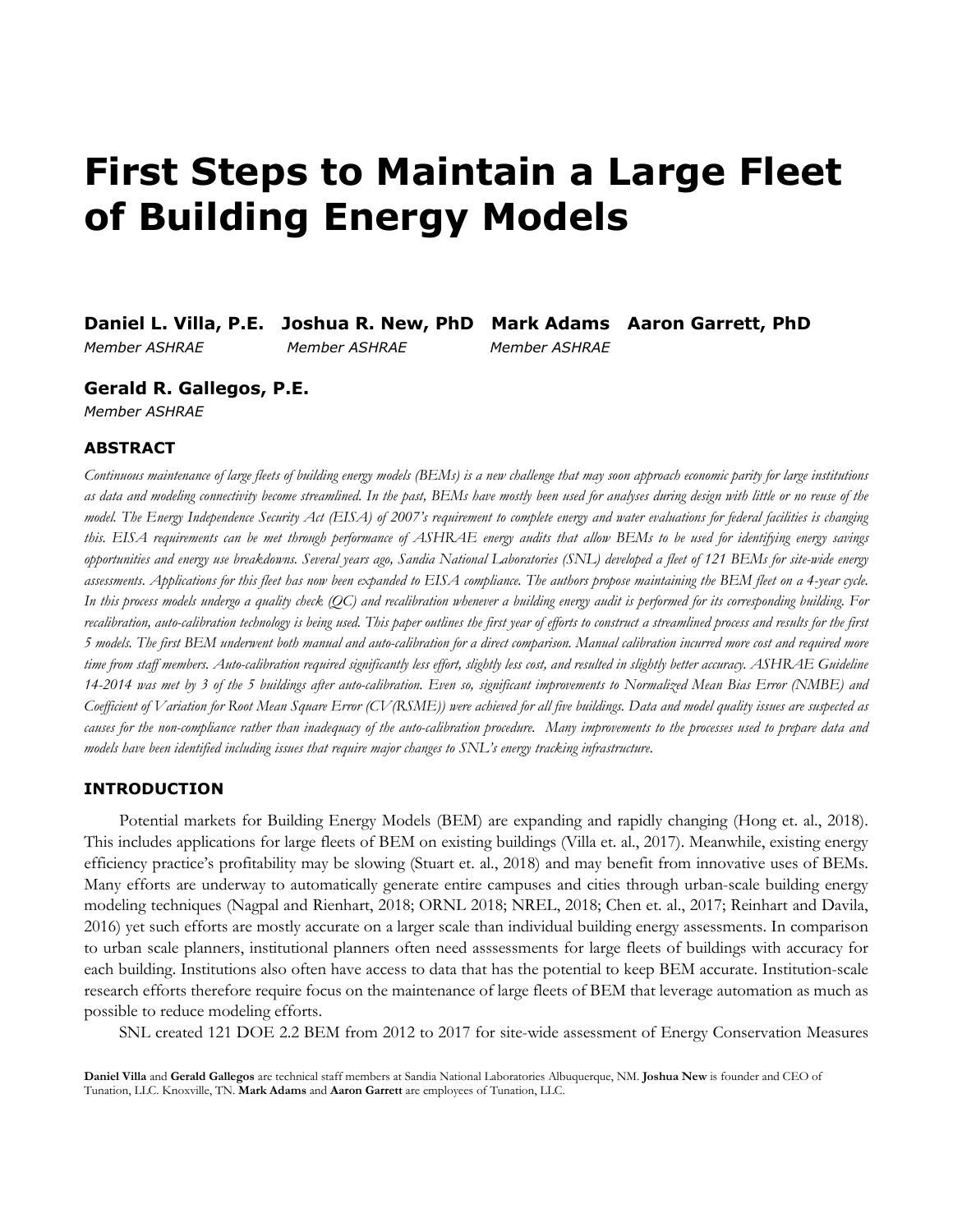(ECM). The results of these analyses were used to estimate the feasibility of institution-wide energy efficiency goals (Villa et. al., 2017). These site-wide assessments are only needed every couple of years. One new application starting in 2018 has been using the fleet as a resource for compliance to the Energy Independence and Security Act of 2007 (EISA) through energy-use breakdown estimates (Fisher, 2014). Legal compliance to EISA section 432 (EISA, 2007) requires applicable federal facilities to undergo energy audits every four years. EISA compliance can be met by the American Society of Heating, Refrigeration and Air-conditioning (ASHRAE) commercial building energy audit levels one to three (ASHRAE, 2011). To do this, the models must produce estimates of the energy and water savings opportunities for each building. Unfortunately, an audit of SNL's fleet in 2016 found only 52% of the models met ASHRAE Guideline 14 calibration requirements (Villa et. al., 2017). Even though calibration status is not an exact indicator, this result probably shows that energy savings opportunities are inaccurate for the fleet. This led to planning for maintaining SNL's fleet of models through a systematic process. The need for methods to reduce workloads for 121 models suggested automated calibration techniques might be helpful (Chaudhary et. al., 2016). This in turn led to collaboration for autocalibrating the fleet of models. Manual intervention was also planned through quality checks of the model using energy audit reports (Villa et. al., 2018). This paper presents the design of a quality check and automatic calibration procedure on our BEM fleet that is applied after building energy audits. It then walks through the results for the first five buildings involving both quality checks and auto-calibration.

#### **METHODS**

The preparation of models for auto-calibration is challenging. To reduce the need for modelers to insert new expressions in every model, software was developed to automate the process. The DOE2.2 BEMs already had many Building Design Language (BDL) expressions and global parameters for ECMs but these were not designed to touch every part of the model needed for calibration purposes. Generalized BDL expressions were therefore derived that produce no change to the original BDL expressions if calibration parameters are default values. Two types of parameters were inserted by the software: multipliers and base-load offset parameters (Villa et. al., 2018). Multipliers have a default numerical value of one and output the product of the multiplier and any existing BDL expression. Base-load offset parameters are applied to schedules and have a default value of zero. At negative one, the baseload offset stretches the schedule to zero baseload. At one, the baseload offset compresses the schedule to baseload equal to peak load as seen in [Figure 1.](#page-1-0) The functional relationship to transform any function this way is given in equations [\(1\)](#page-1-1) and [\(2\).](#page-1-2)



<span id="page-1-0"></span>**Figure 1. Baseload offset parameter effects on an hourly load schedule for one day as defined by equation (1).**

$$
f_{new}(t) = \begin{cases} (1 - p_o)f(t) + f_{max}p_o & 1 \ge p_o \ge 0\\ -p_o f_{new_{-1}}(t) + (p_o + 1)f(t) & -1 \le p_o < 0 \end{cases}
$$
(1)

<span id="page-1-2"></span><span id="page-1-1"></span>
$$
f_{new_{-1}}(t) = \frac{f_{max}}{f_{max} - f_{min}} f(t) - \frac{f_{max} f_{min}}{f_{max} - f_{min}} \tag{2}
$$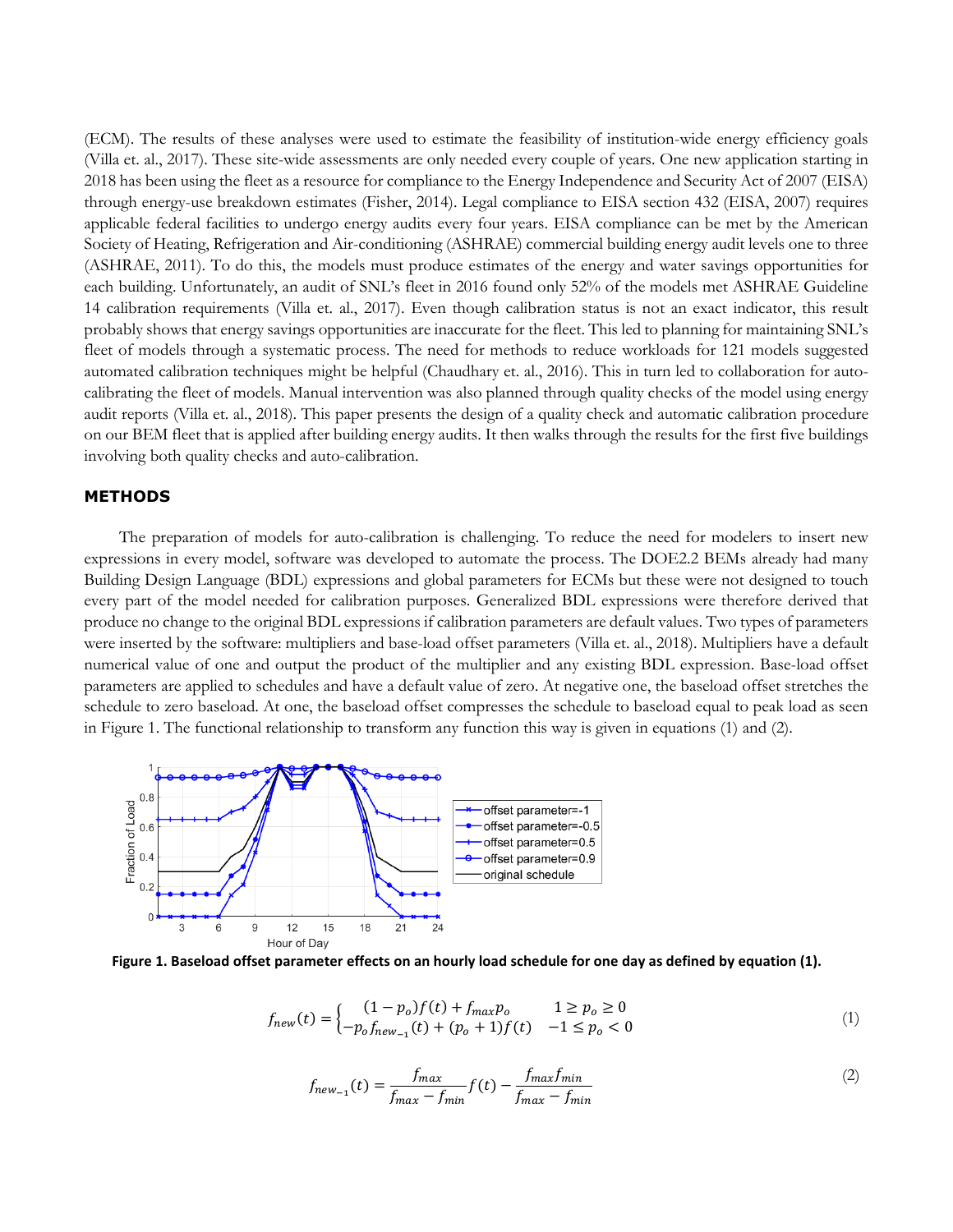Here,  $p_o$  is the base-load offset parameter used by the calibration algorithm,  $f_{max} = \max(f(t)), f_{min} = \min(f(t)).$ 

Sixteen multipliers and five base-load fraction parameters were designed to alter building envelope, HVAC cooling efficiency, equipment schedules, exhaust schedules, fan schedules, heating efficiency, cooling efficiency, heat rejection efficiency, infiltration, lighting schedules, occupancy schedules, outdoor air flow, plug loads schedule, pumping efficiency, and non-electrical source load schedules (Villa et. al., 2018). The underlying software applies the parameters across a broad range of systems and BDL command types. Over fifty-five BDL keywords per building are referenced by a total of 255 tunable calibration parameters (13 for Building 1, 56 for Building 2, 49 for Building 3, 70 for Building 4, and 67 for Building 5). The changes to BEM from insertion of these parameters are extensive with two examples shown in [Figure 2.](#page-2-0) The lower example illustrates that existing expressions are preserved. There were approximately 49 previously defined parameters that were leveraged for site-wide energy assessments when available (number of parameters varied by building). Even though it was intended for our software to not alter model output with default parameter values, some changes in predicted energy were observed. Investigation concerning why this is the case is still underway but BDL's handling of default and missing values is probably the issue. These differences were deemed sufficiently small to neglect. The resulting software can prepare any DOE2.2 model for auto-calibration.



**Figure 2 A BDL expression before and after insertion of calibration parameters shows how calibration is accommodated or else preserves the original parameter value.**

<span id="page-2-0"></span>Quality checks (QC) were confined to verification that building-specific details from existing energy audits were consistent. The reviewer verified that a BEM could run before and after changes were made. An average of 6 hours per building was spent generating a spreadsheet that lists where the model was consistent, areas that were corrected, and issues that were not correctable (and why) in the time frame available. The BEM model was also checked for errors in modeling methodology with investigation of all output warning messages from DOE2.2. Finally, a list of information in the energy audit that could not be usefully applied to the BEM was generated. The reviewer finished the quality check by assigning a grade to the BEM:  $A =$  ready for calibration,  $B =$  ready for calibration but with known issues,  $C =$  known issues are serious and the reviewer is uncertain whether to calibrate,  $D =$  calibrating is not recommended but known corrective action may correct issues,  $F =$  fundamental flaws exist or DOE2.2 is incapable of simulating the building accurately.

Seventeen buildings were chosen to undergo auto-calibration in 2018 of which five were finished in time for this paper. The five buildings are listed in [Table 1](#page-2-1) which gives the general attributes, calibration status, and QC grade with the exception of building 1 whose calibration was completed before QC checking was implemented. The buildings are highly complex, have multiple uses that vary sporadically, and many instances of 24-7 operations.

<span id="page-2-1"></span>The calibration methodology used in this study is the Autotune technology (New et. al., 2012). The core Autotune capabilities were developed at Oak Ridge National Laboratory over the course of 3 years by leveraging high performance computers, and development of a software system for running a suite of machine learning algorithms (MLSuite) on these resources in parallel (Edwards, 2013a) composed of proprietary, open source, and computational complexity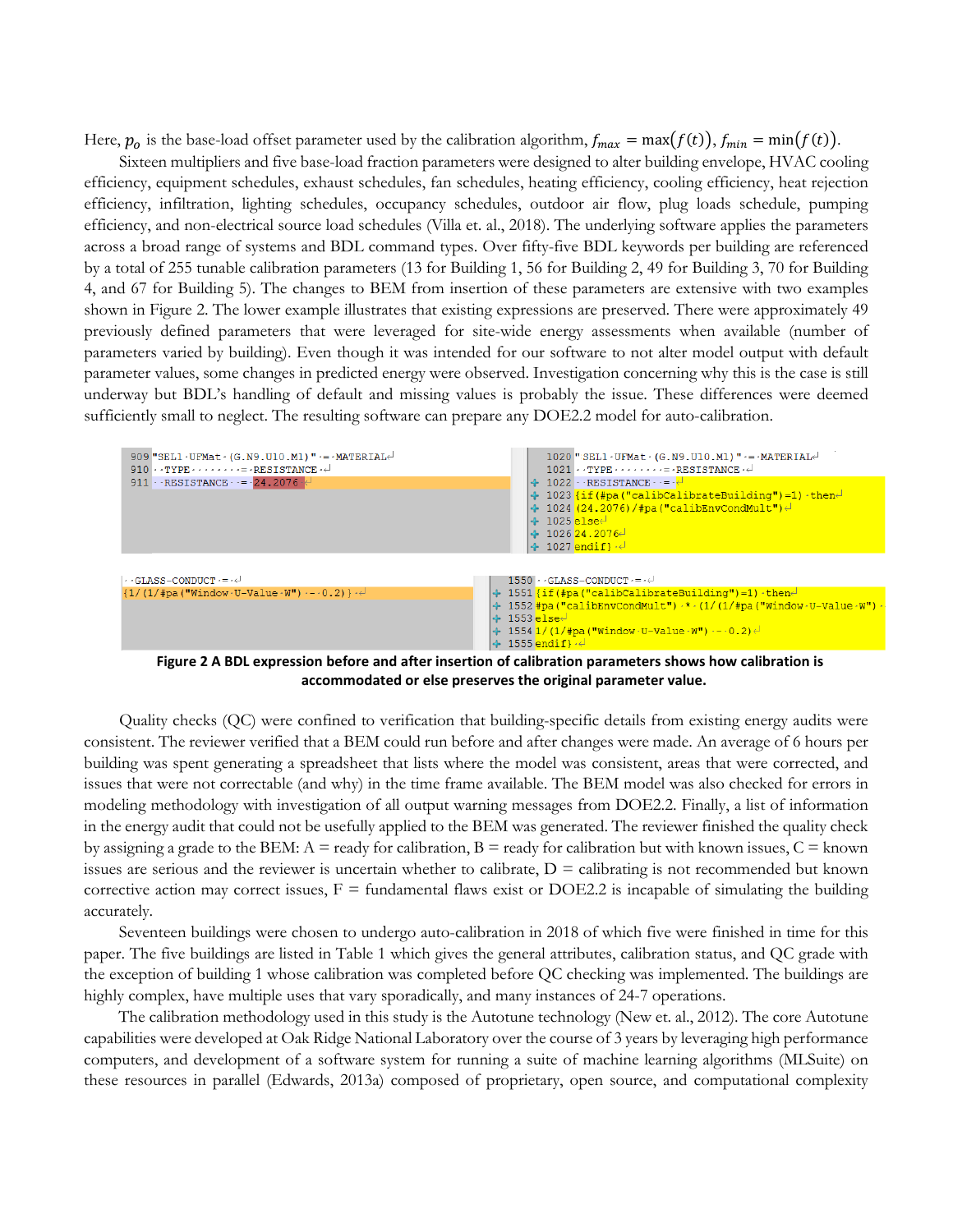| <b>Building</b>                                              | rable I building Attributes and Canbration Status 2014<br>Description                                                                                                                                                                                                                                                                                                                                         | Model Picture from eQUEST® |
|--------------------------------------------------------------|---------------------------------------------------------------------------------------------------------------------------------------------------------------------------------------------------------------------------------------------------------------------------------------------------------------------------------------------------------------------------------------------------------------|----------------------------|
| Building 1<br>Albuquerque<br>New Mexico<br>Built 1987        | 3 level 72,200ft <sup>2</sup> (6,710m <sup>2</sup> ) Light Lab with pre-<br>$\bullet$<br>cast concrete panels with exterior metal panels<br>2 24-7 exhaust systems.<br>Mixed single duct and dual duct<br>5.42 GWh (18,490 MBTU) electricity<br>$\bullet$<br>consumption 2017<br>Calibrated om 2014 to NMBE -2.92%<br>CV(RSME) 5.41%. No QC Grade                                                             |                            |
| Building 2<br>Albuquerque<br>New Mexico<br><b>Built 1995</b> | 3 Level 98,200ft <sup>2</sup> (9,120m <sup>2</sup> ) Light Lab with<br>$\bullet$<br>concrete masonry unit construction<br>2 24-7 exhaust systems<br>Compressed air services<br>2.26 GWh (7,710 MBTU) electricity<br>consumption 2017<br>2,210 MCF (62,580m <sup>3</sup> ) natural gas used 2017<br>Out of compliance for calibration in 2014.<br>NMBE 5.50% CV(RSME) 6.40% QC Grade A                         |                            |
| Building 3<br>Albuquerque<br>New Mexico<br>Built 1984        | 2 Level 76,100ft <sup>2</sup> (7,070m <sup>2</sup> ) Highbay area with<br>office space attached by a skybridge. Mostly<br>precast with Double tee structural walls<br>Compressed air services<br>1.57 GWh (5,360 MBTU) electricity<br>consumption 2017<br>4,047 MCF (114,600m <sup>3</sup> ) natural gas used in 2017<br>Out of compliance for calibration in 2014.<br>NMBE 12.05% CV(RSME) 13.00% QC Grade A |                            |
| Building 4<br>Livermore<br>California<br>Built 2003          | 2 Level 71,500ft <sup>2</sup> (6,643m <sup>2</sup> ) steel frame office<br>$\bullet$<br>building<br>Offices and large conference room center.<br>Small café and dining area<br>$\bullet$<br>3.91 GWh (13,300 MBTU) electrical<br>$\bullet$<br>consumption 2017<br>Not calibrated in 2014. QC Grade B                                                                                                          |                            |
| Building 5<br>Livermore<br>California<br><b>Built 1958</b>   | 1 Level 32,600ft <sup>2</sup> (3030m <sup>2</sup> ) concrete office<br>building<br>4-ply built up cool roof<br>1.82 GWh (6,210 MBTU) electricity<br>consumption 2017<br>6,050 MCF (171,300m <sup>3</sup> ) natural gas used in 2017<br>Not calibrated in 2014. QC Grade C                                                                                                                                     |                            |

## **Table 1 Building Attributes and Calibration Status 2014**

improvements (Edwards, 2013b) to artificial intelligence (AI) algorithms Over 300,000 AI algorithmic instances were utilized that included the following classes of algorithms: linearly and non-linear regression, feed forward and recurrent neural networks, C- and K-means clustering with local models, support vector machines, Gaussian mixture models, self-organizing maps, regression trees, time modeling, and genetic algorithms. The best-performing algorithm on a benchmark dataset of 20,000 buildings was a custom modification to the NSGA-II algorithm, which resulted in an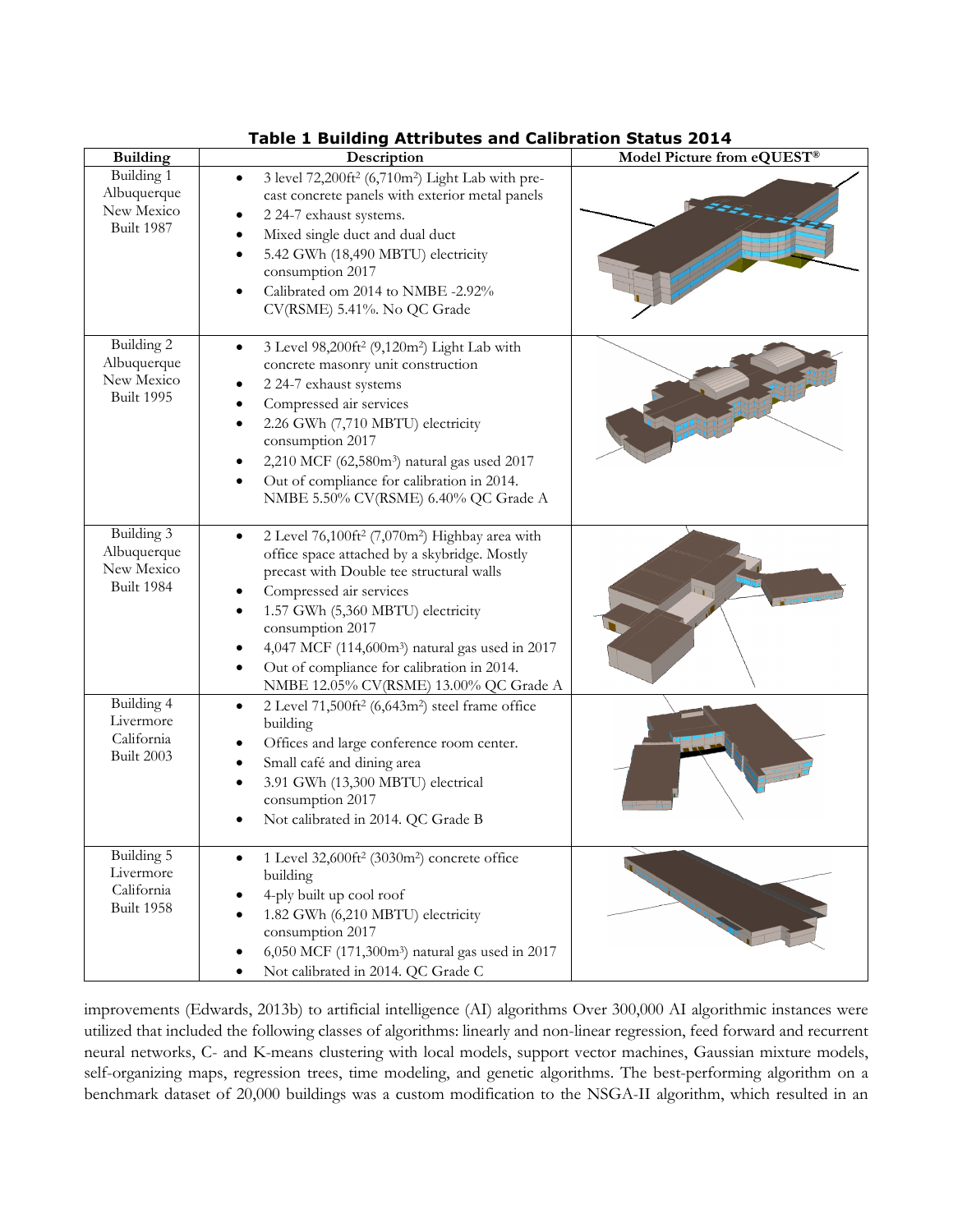average hourly CV(RMSE) below 4% (Garrett et. al. 2013, Garrett and New 2015, Chaudhary et. al. 2016). More importantly, this algorithm used a new ANSI/RESNET standard (ANSI 1201-2016) to quantify the recovery of the actual input parameters of the building between 15% and 32%, with better performance achieved with more channels of higher-resolution energy and non-energy performance data (New et. al., 2018). The core Autotune algorithm was further extended to DOE2.2 simulations required for this study. This included modification of BDL variables and scalable parsing of DOE2.2 output reports to enable improved calibration.

While not often reported in the literature, there are several practical considerations that many calibration studies face including BEM modifications, sensed data cleanup, selection of tunable parameters, properties of those parameters (e.g. min, max, distribution, grouping, mathematical constraints), and re-calibration via modifications of these when improved comparison data is provided from a calibration. In this study, the original building energy models were specified from March 27 – December 31, 2012 and January 1, 2012 – March 6, 2013. For this study, we modified the time period to January 1 – December 31, 2017 (the year is not important, but the time series reported needs to align with the sensed data). There were several sensed data cleanups, which is an ongoing challenge for many organizations with respect to centralizing and providing quality assurance/control of metered data (that may cover multiple buildings or overlap measurement boundaries with other analysis). While it is standard practice to calibrate on the last 12 months of data, to minimize the odds of a non-routine adjustment, we find comparison of those 12 months to previous years of data to be a useful exercise. Building 2 experienced a faulty natural gas meter in June that was detected as anomalous compared to the previous three years, so the usage was doubled. Building 3's electrical use was increased 67% due to an anomalous change in operations that is unlikely to repeat in the future. Building 4's energy use for August – December was averaged from previous years due to similar operational concerns. The authors find that most organizations and individuals end up re-evaluating the tunable parameters and properties after calibration once the modeled and measured data are compared together. Most of the reasoning and selection for the parameter properties used in this study are discussed previously (Villa et. al., 2018). We also find providing clear guidance on what is expected in a calibration report is useful. For this study, the final report for each building included an interactive report with the following information:

- Documentation of the quality check process with comparison to walkthrough audit data
- Prominent display of the final NMBE and CV(RSME) values achieved
- The final building energy model
- The building energy model before calibration
- Full details in result files for the final calibrated model
- Graph providing monthly building energy performance data of electricity/gas (if provided) versus the final calibrated building energy model performance
- Spreadsheet providing all the parameter values determined by the calibration algorithm
- The Actual Meteorological Year (AMY) weather file corresponding to the time-period in which data was collected
- The measured calibration data used
- Meta-information regarding the computer used, dates of run, individual who performed the analysis, contact information, and additional important notes
- Graph and data showing yearly end-use break-down by Heating, HVAC cooling equipment, HVAC Fans, interior lights, pumps, plug loads, interior lighting, and other loads
- Short notes concerning whether the end-uses are close to typical end-uses for the building type being evaluated

Archiving these results provides a permanent record of the analysis that allows direct application to the EISA energy audits and creation of a permanent link that allows replication or further investigation as needed.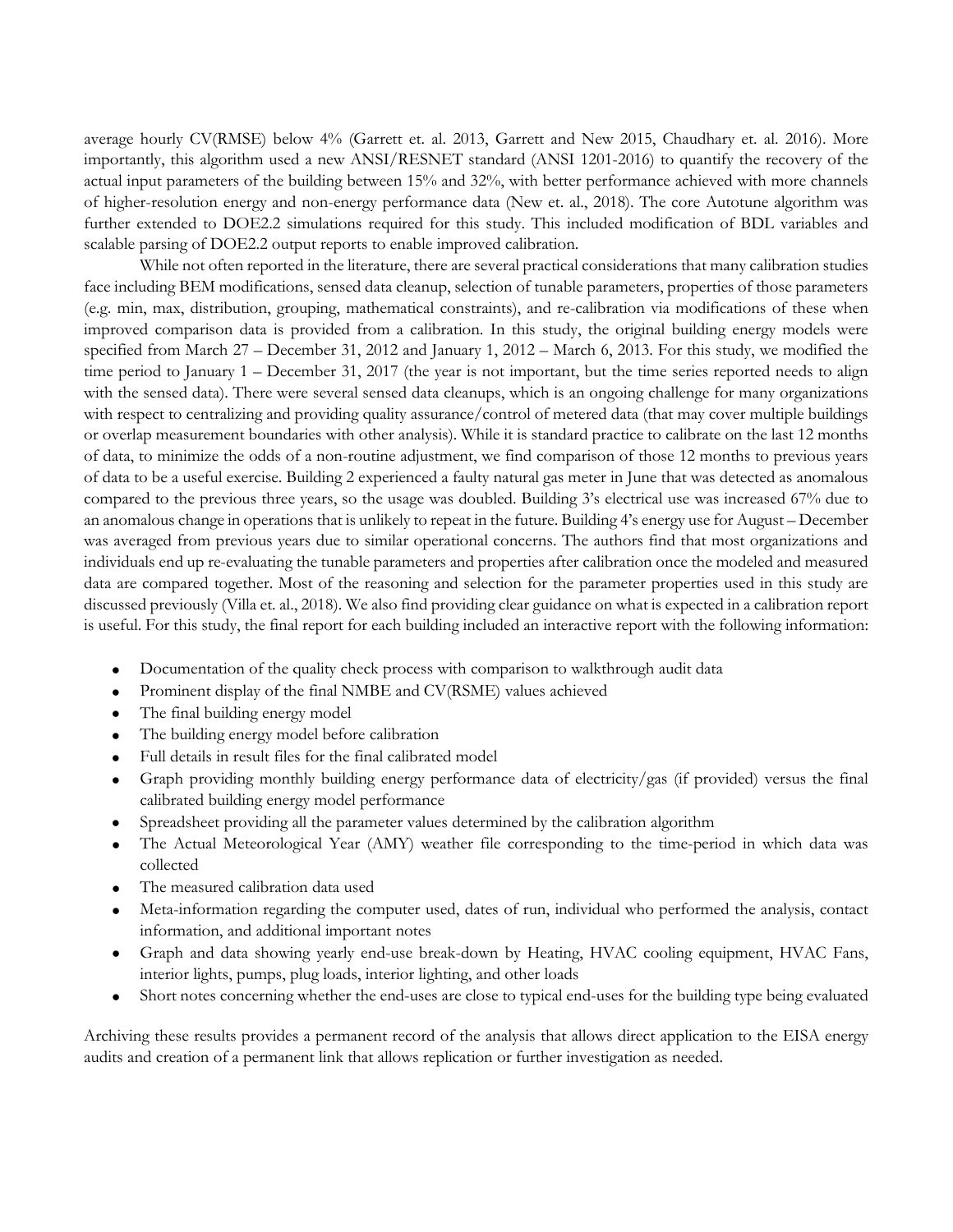## **RESULTS**

For Building 1, the authors began with the original BEM model and a manually-calibrated model. Automatic calibration was applied to the manually-calibrated model to determine if it could improve beyond the manual calibration and to achieve the most accurate model for assessing energy savings opportunities. However, this calibration-on-topof-calibration can lead to further differentiation of model inputs from walkthrough audit data. In addition to addressing this concern, the authors sought to determine if automatic calibration of the original model could have saved the cost and expense of the manual calibration, especially for matching measured energy use. Building 1 was calibrated using hourly data, but accuracy metrics are also shown for daily and monthly in [Table 2](#page-5-0) to inform how well the method generalizes across different temporal resolutions.

Formal interviews by the authors with individuals holding the job title of "energy engineer" that typically perform calibration services for Energy Service Companies (ESCOs) have identified an average of approximately 24 hours to manually calibrate a building of this size at an average fully-burdened rate of \$130/hour. Using this assumed hourly rate, we show improved calibration performance and a savings of approximately \$1,000 (29%) for this building and 12-20 hours in turn-around time. This value grows non-linearly with the increasing amount of sensed data, complexity of operations, number of calibration parameters, and the size of the building portfolio being calibrated.

|                      |             | Original<br>Model | Autotune<br>(from original) | Manual<br>Calibration | Autotune<br>(from manual) |
|----------------------|-------------|-------------------|-----------------------------|-----------------------|---------------------------|
|                      | CV(RMSE)    | 8.37%             | 5.22%                       | 5.23%                 | 5.20%                     |
| Monthly utility data | <b>NMBE</b> | 2.66%             | 0.16%                       | $-1.42\%$             | $0.66\%$                  |
|                      | CV(RMSE)    | 12.41%            | $9.11\%$                    | 8.26%                 | $7.53\%$                  |
| Daily utility data   | <b>NMBE</b> | 2.66%             | 0.16%                       | $-1.42%$              | $-0.26%$                  |
|                      | CV(RMSE)    | 19.50%            | $10.9\%$                    | 11.54%                | 9.70%                     |
| Hourly utility data  | <b>NMBE</b> | 2.66%             | 0.16%                       | $-1.42\%$             | $-0.26%$                  |
|                      |             |                   | \$2.5k                      | 27                    | \$2.5k                    |
| Cost                 |             |                   | $(15$ hours,                | person-hours          | (7 hours,                 |
|                      |             |                   | compute)                    | (\$3.5k at \$130/hr)  | compute)                  |

<span id="page-5-0"></span>**Table 2. Building 1's monthly, daily, and hourly accuracy of the original model, auto-calibration, manual-calibration (from original), and auto-calibration (from manually-calibrated) shows generally better accuracy than manual calibration, minor cost savings, and increased scalability to cost-effectively address larger portfolios of buildings.**

In performing the calibration for all 5 buildings, there were several real-world considerations that were noted as part of the analysis. First, most of the tunable parameters selected only affected electrical energy use. While some natural gas parameters were added, this was done after-the-fact and had little impact on natural gas energy use. When calibrating to items beyond whole-building electrical (e.g. natural gas, water), calibration benefits from significant forethought in the uncertainty of the major variables that affect those points of measure. Here, our automated approach to our parameter design makes it much easier to adjust the entire fleet as we refine our processes. With regards to natural gas, we noted several recommendations including the following:

- Buildings 2 and 3 natural gas base loads are needed for summer and shoulder seasons
- Building 2 electricity values were unusual for February, July, and September compared to previous years,
- Building 3 likewise deviated in February and September compared to previous years
- Building 4 had identical values in July, August, and September compared to the previous year and could be a potential copy/paste error in the energy audit report
- Building 5 had 30 times greater energy consumption for natural gas than the calibrated model with a 77% weather-independent base load and 23% weather-dependent (assumed to be space heating)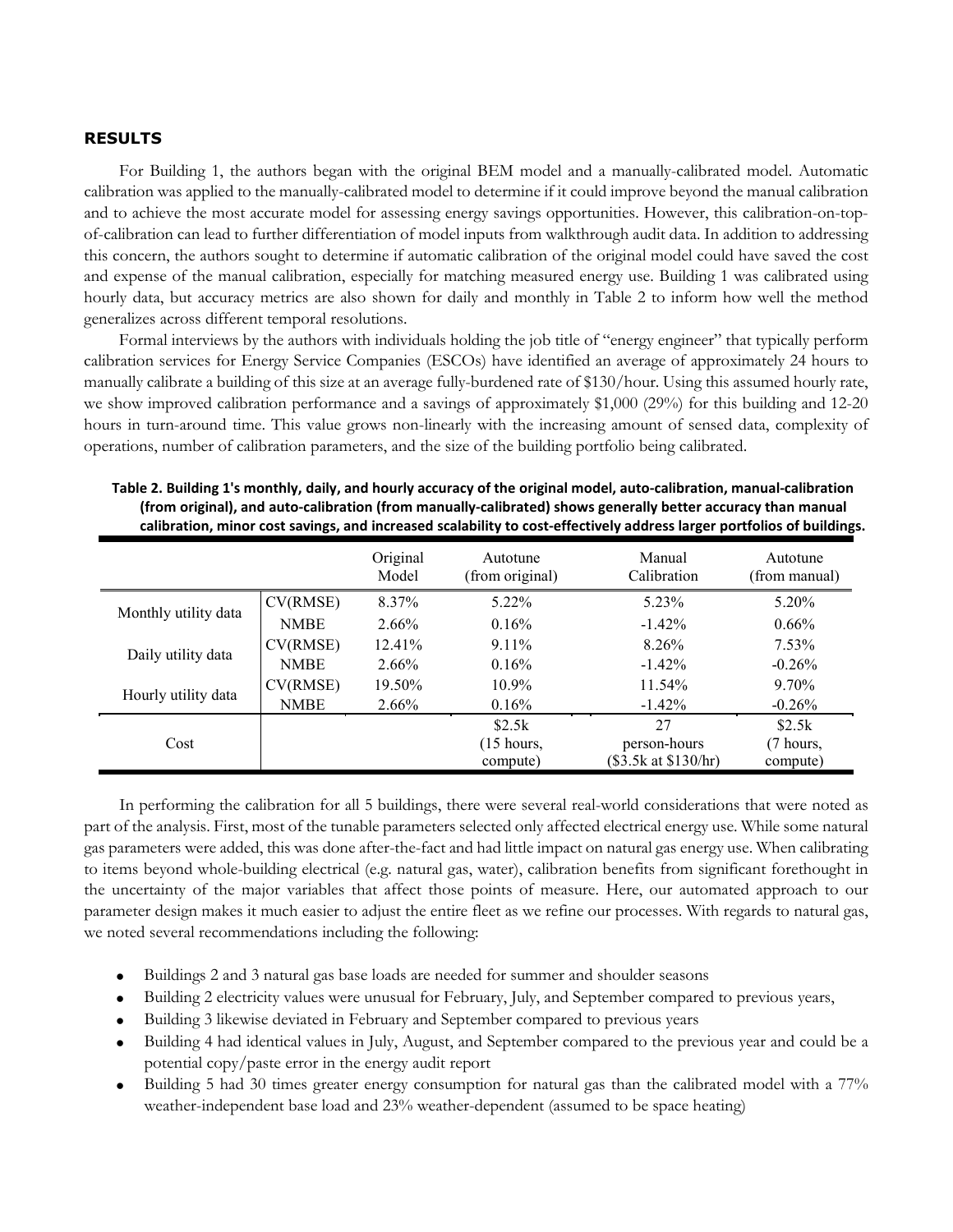• Building 5 results were within 1% on an annual basis but off by as much as 30% on a monthly basis due to 6– 27% lower than measured models results for January-August but 27–33% higher model results for September – December with measured energy use falling sharply between July and September. Since no building or operational change was noted in the supplied audit, it was conjectured that a model calibrated on only the last half of the year may be more valuable going forward.

|                            | Original           |          |                |          |                    | <b>Tuned</b> |          |                   |  |
|----------------------------|--------------------|----------|----------------|----------|--------------------|--------------|----------|-------------------|--|
|                            | <b>Electricity</b> |          | Gas            |          | <b>Electricity</b> |              | Gas      |                   |  |
| <b>Building</b>            | CV(RMSE)           | NMBE     | CV(RMSE)       | NMBE     | CV(RMSE)           | NMBE         | CV(RMSE) | NMBE              |  |
| 1                          | 8.4%               | 2.7%     | $- -$          |          | 5.2%               | 0.7%         |          |                   |  |
| $\mathbf{2}$               | 125.9%             | 125.4%   | 81.5%          | 54.3%    | 17.3%              | 13.5%        | 37.8%    | 13.8%             |  |
| 3                          | 13.3%              | $-7.9%$  | 47.8%          | $-42.5%$ | 9.5%               | $-0.26%$     | 13.9%    | $-1.4%$           |  |
| 4                          | 5.6%               | 2.3%     | $- -$          |          | 4.8%               | 0.2%         |          | $\qquad \qquad -$ |  |
| 5                          | 29.7%              | $-28.7%$ | 97.3%          | $-96.2%$ | 6.5%               | $-1.8%$      | 97.8%    | $-96.6%$          |  |
| <b>ASHRAE Guideline 14</b> |                    |          | <b>NOT G14</b> |          |                    |              |          |                   |  |

**Figure 3. Monthly BEM accuracy pre- and post-calibration. While ASHRAE Guideline 14 is almost exclusively applied to whole-building electrical use, future versions are considering submetering, higher-resolution sampling, and the (generally) more difficult challenge of matching natural gas or water use.**

To estimate how much change was required to achieve calibration, the percent change across the allowed minimum to maximum ranges was calculated for each parameter for Buildings 2 through 5. This resulted in 236 data points concerning how much the auto-calibration procedure varied parameters [\(Figure 4\)](#page-6-0). The resulting distribution has an average of 1.56% which we assume is converging to zero and a sample standard deviation of 30.07%.



<span id="page-6-0"></span>Such a high standard deviation is well beyond the desirable range of adjustment based on the authors' judgment. We hypothesize that it is indicative that the models are not sufficiently configured to represent the real building well. It is much more desirable for auto-calibration to tune a model that represents a real building accurately but for which unknown efficiencies and variations in schedules require some adjustments. There are many BEM attributes, such as thermal zone and HVAC configurations, which are prohibitively diffuclt to alter by auto-calibration. The authors had hoped for auto-calibration to achieve system identification of a core set of parameters such as efficiencies, changes to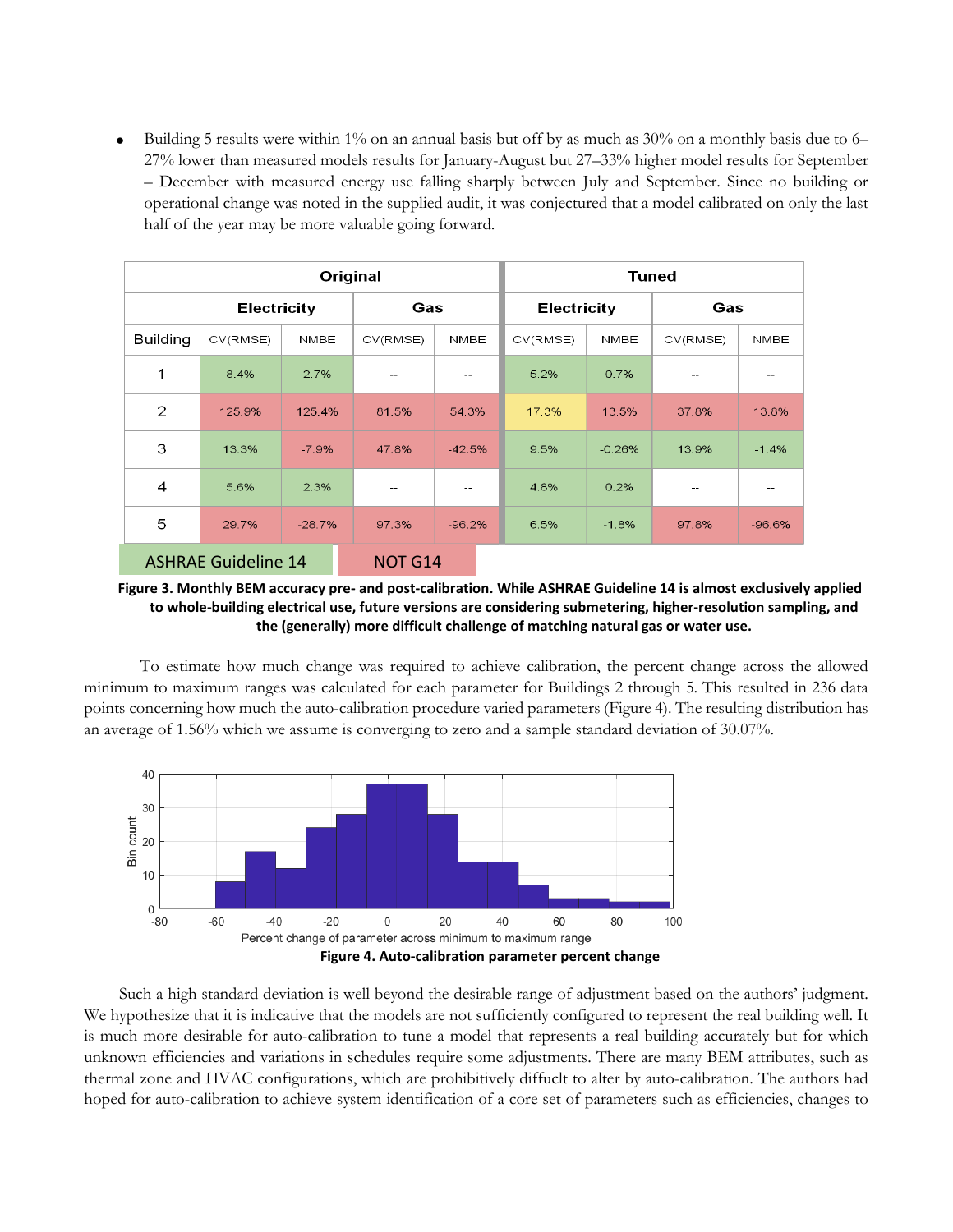envelope, and changes to base and peak loads. Instead, we hypothesize that the models are being drastically changed by the optimization scheme to fit models that need to be configured more accurately before calibration. We think that this can be resolved by tighter connection to data sources in the building and we are moving forward to do this.

## **CONCLUSION**

Maintenance of large fleets of BEMs for existing buildings requires a continuous cycle of quality checks and recalibration to increase model accuracy. In this work, we have taken first steps towards accomplishing this for a fleet of 121 BEM that are being used for EISA compliance on a four-year cycle. The auto-calibration design process has been completed and five BEMs have been successfully auto-calibrated with twelve more in process. For our case, the auto-calibration process has provided much needed deliverables for EISA 2007 compliance at economically competitive rates. Though reduced cost has been demonstrated, the reduced hours of labor required to calibrate models is of greater importance for our needs. Initiating the auto-calibration process has also elucidated the need for improvements to our data collection processes and methods for maintaining large fleets of BEMs. The quality checking procedure was found to be essential and even revealed misinformation in energy audit reports that was corrected, making it valuable beyond our application. Though the models for building 2 and building 5 did not achieve ASHRAE Guideline 14 compliance, all were drastically improved. For the failed cases, data and modeling accuracy issues are more likely at fault than any shortcomings of auto-calibration.

This work has revealed the need for refinement of many of the energy tracking processes at large institutions across our nation. For auto-calibration to be effective, BEM fleets need to be efficiently connected to building automation systems. Doing so involves challenges to understand sensor reliability, placement, and data interpretation. Yet, when connected thus, auto-calibration will better serve its designed purpose of tuning a model for identification of key parameters. Because of the lack of such connections, auto-calibration often may involve fitting models with configuration errors to data. The models therefore may need addition of missing systems, reconfiguration of existing systems, and corrections to schedule shapes. The drastic changes to parameters needed [\(Figure 4\)](#page-6-0) for Buildings 2 through 5 suggest that this was the mode of operation for one or more buildings in this work so far. We plan to correct this through richer data connections. As these refinements are made, we expect to be able to open our BEM fleet to additional applications such as energy analytics that assist in identification of sudden unexpected changes in operations. To do this, auto-calibration will have to be done on a much more frequent basis than every four years. For the accuracy we desire out of our BEM's, we think that a QC/recalibration process must address every model parameter. To do so every parameter must be classified into four categories: 1) no changes needed, 2) discoverable by available data, 3) undiscoverable by available data, and 4) tuned by auto-calibration. The third category needs to be kept to a minimal set and can only be addressed by uncertainty analysis. The distribution of parameters within this classification scheme may serve as a basis to evaluate whether a model is likely to be accurate. Significant work is needed to be able to quickly classify BEM parameters into these categories. Regardless, our current efforts are a significant improvement over our previous practice and demonstrate methods that reduce resources required to maintain large fleets of BEMs.

## **ACKNOWLEDGEMENTS**

This paper describes objective technical results and analysis. Any subjective views or opinions that might be expressed in the paper do not necessarily represent the views of the U.S. Department of Energy or the United States Government. Sandia National Laboratories is a multimission laboratory managed and operated by National Technology & Engineering Solutions of Sandia, LLC, a wholly owned subsidiary of Honeywell International Inc., for the U.S. Department of Energy's National Nuclear Security Administration under contract DE-NA0003525. This paper has been approved by Sandia National Laboratories for unlimited release per SAND2018-13431 C but is still subject to any applicable ASHRAE release restrictions.